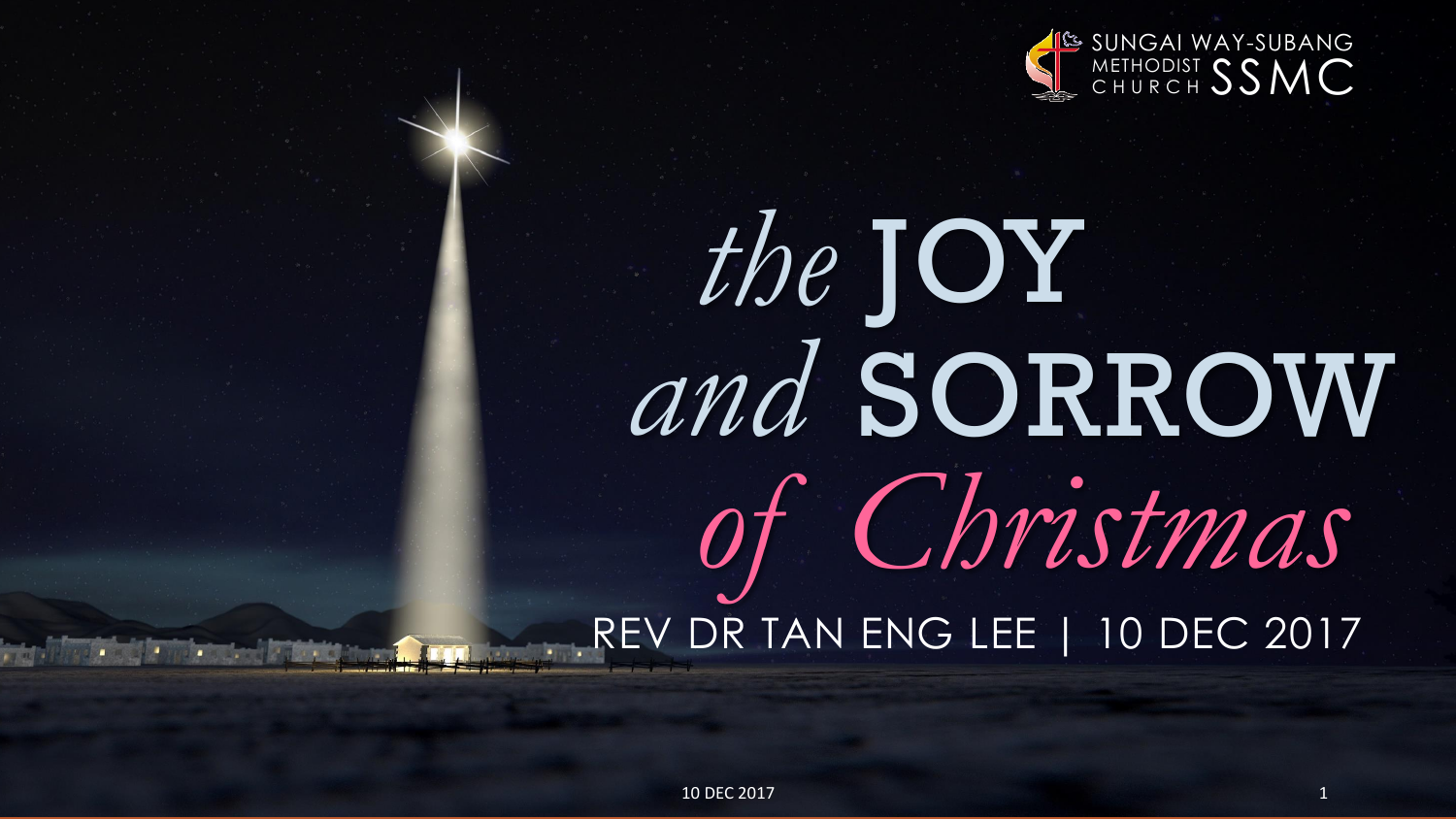

### **The Joy and Sorrow of Christmas**

**The Joy and Sorrow of Christmas**

10 DEC 2017 2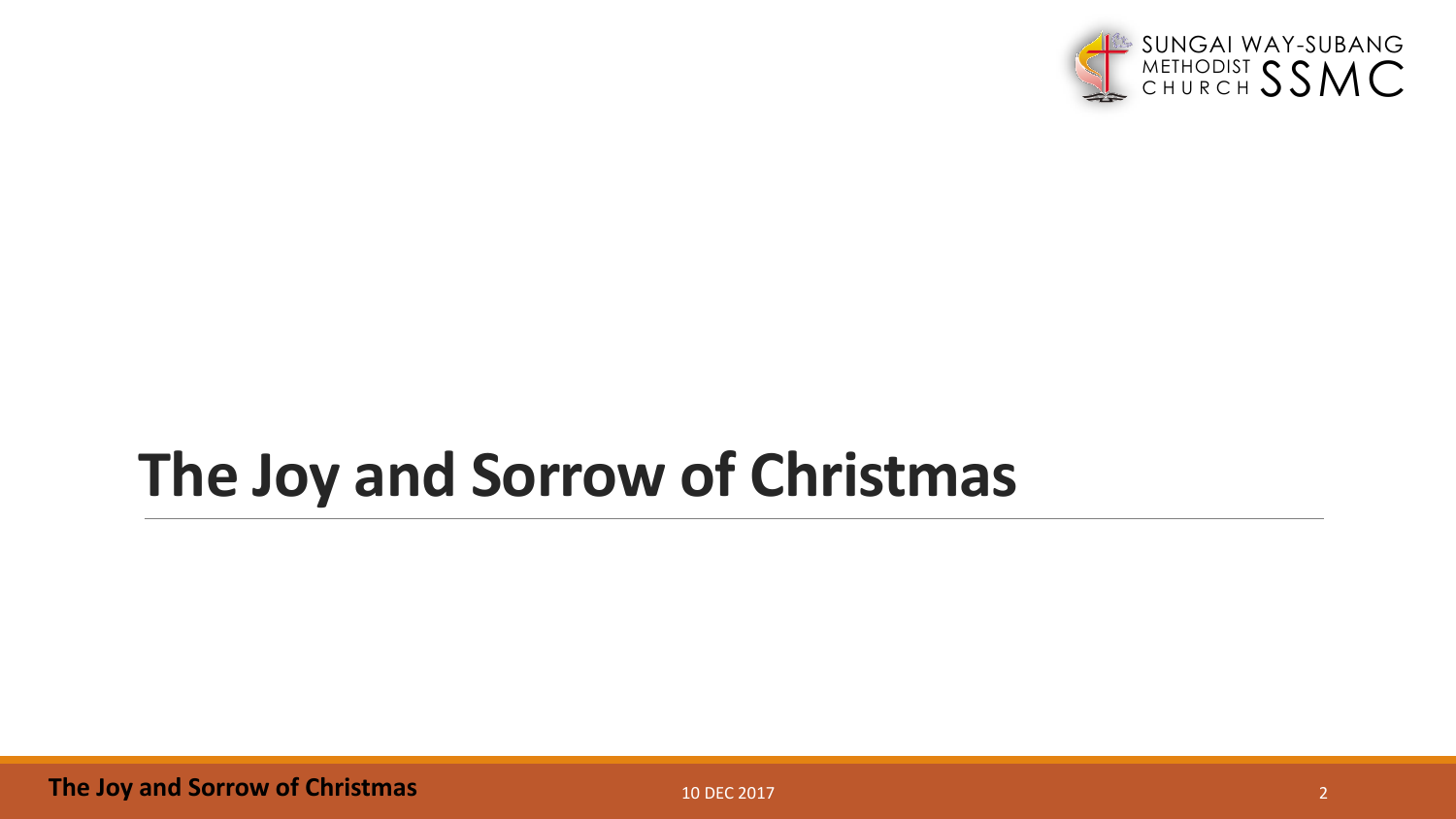

A voice is heard in Ramah, weeping and great mourning, Rachel weeping for her children and refusing to be comforted, because they are no more. (Matt. 2: 18)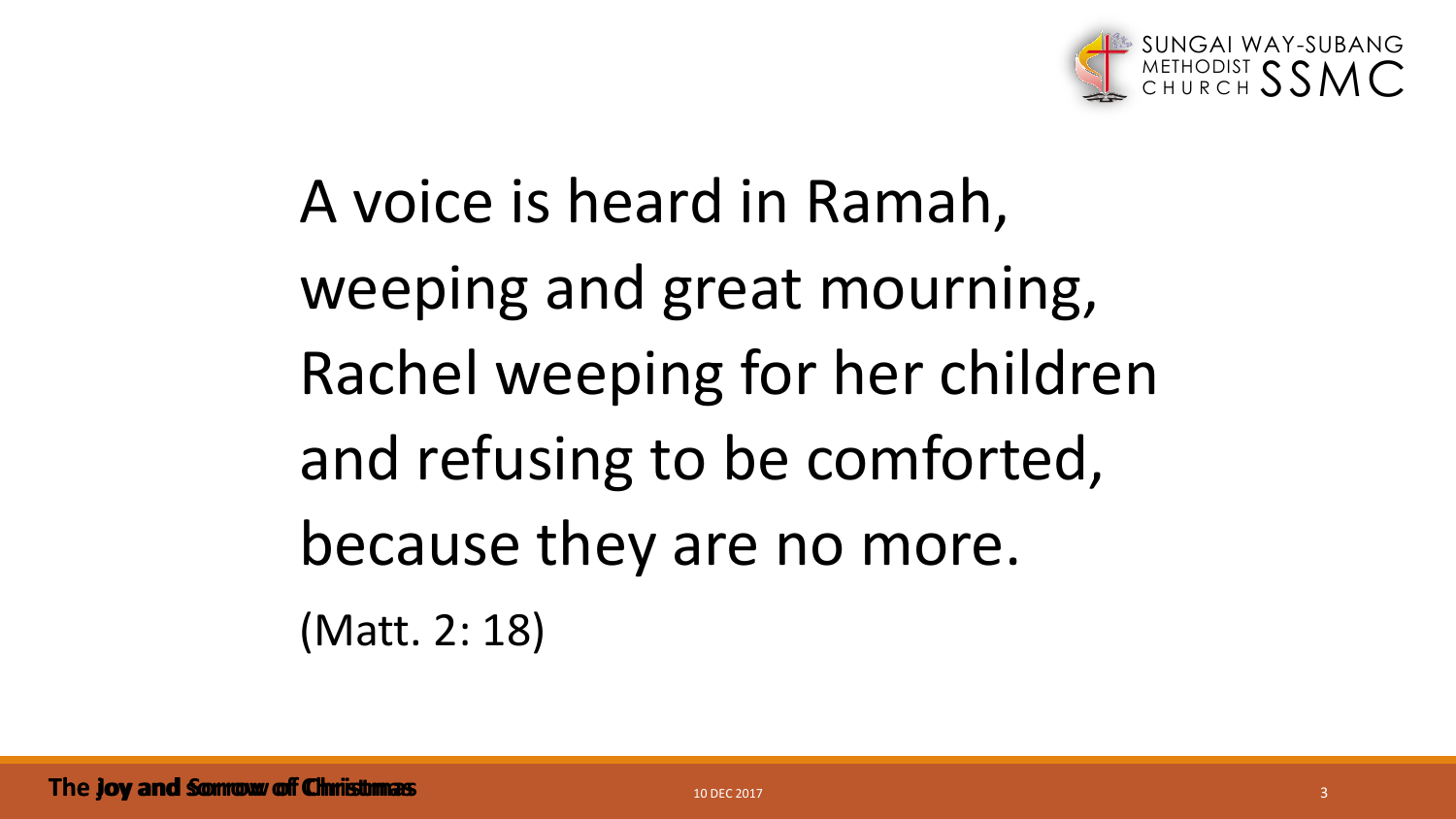

The true light that gives light to everyone was coming into the world. He was in the world and though the world was made through him, the world did not recognize him. He came to that which was his own, but his own did not receive him. (John 1: 9-11)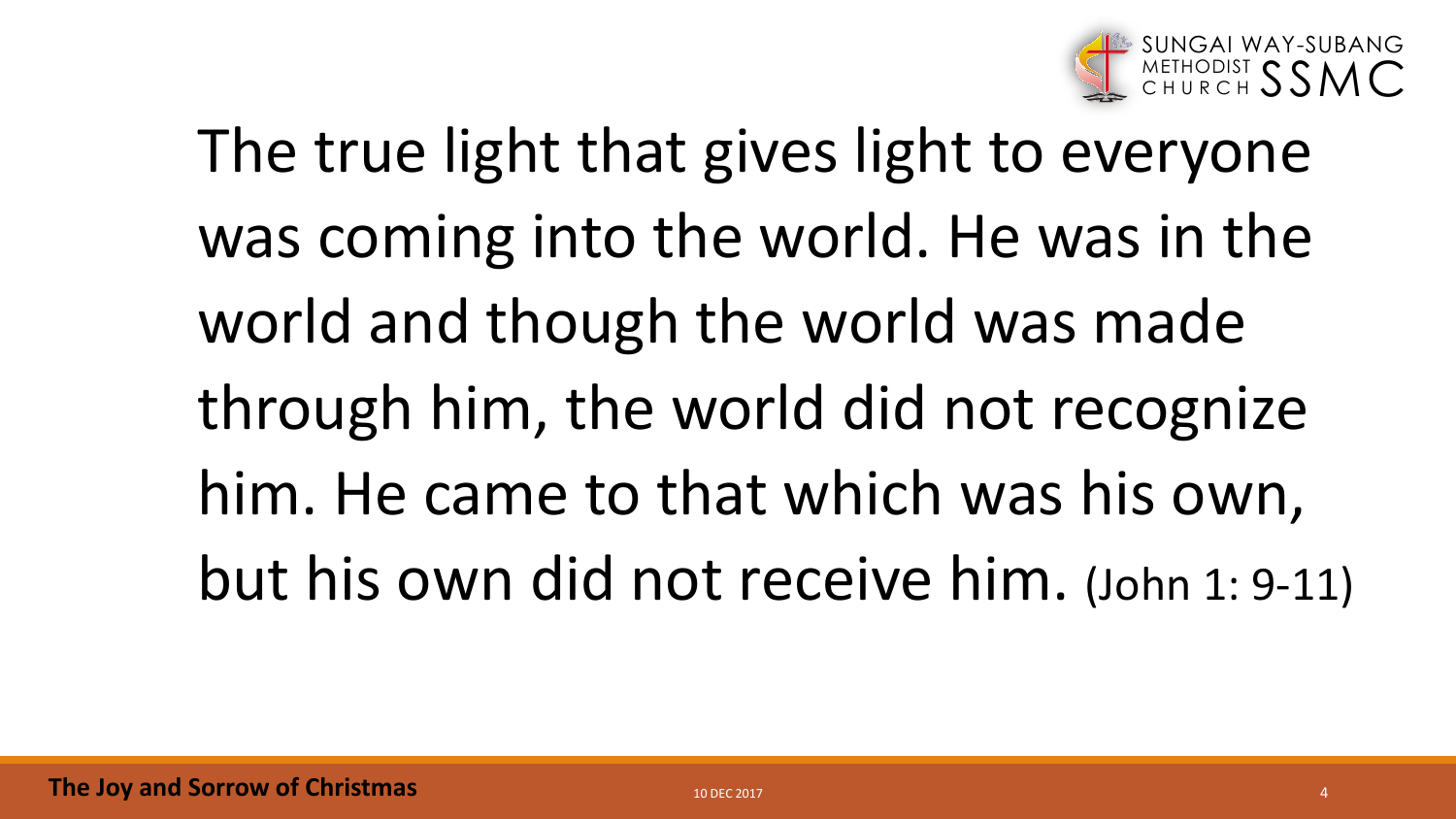

One day as Jesus was teaching the people in the temple courts and proclaiming the good news, the chief priests and the teachers of the law, together with the elders, came up to him.

**[2](http://biblehub.com/luke/20-2.htm)** Tell us by what authority you are doing these things," they said. "Who gave you this authority?"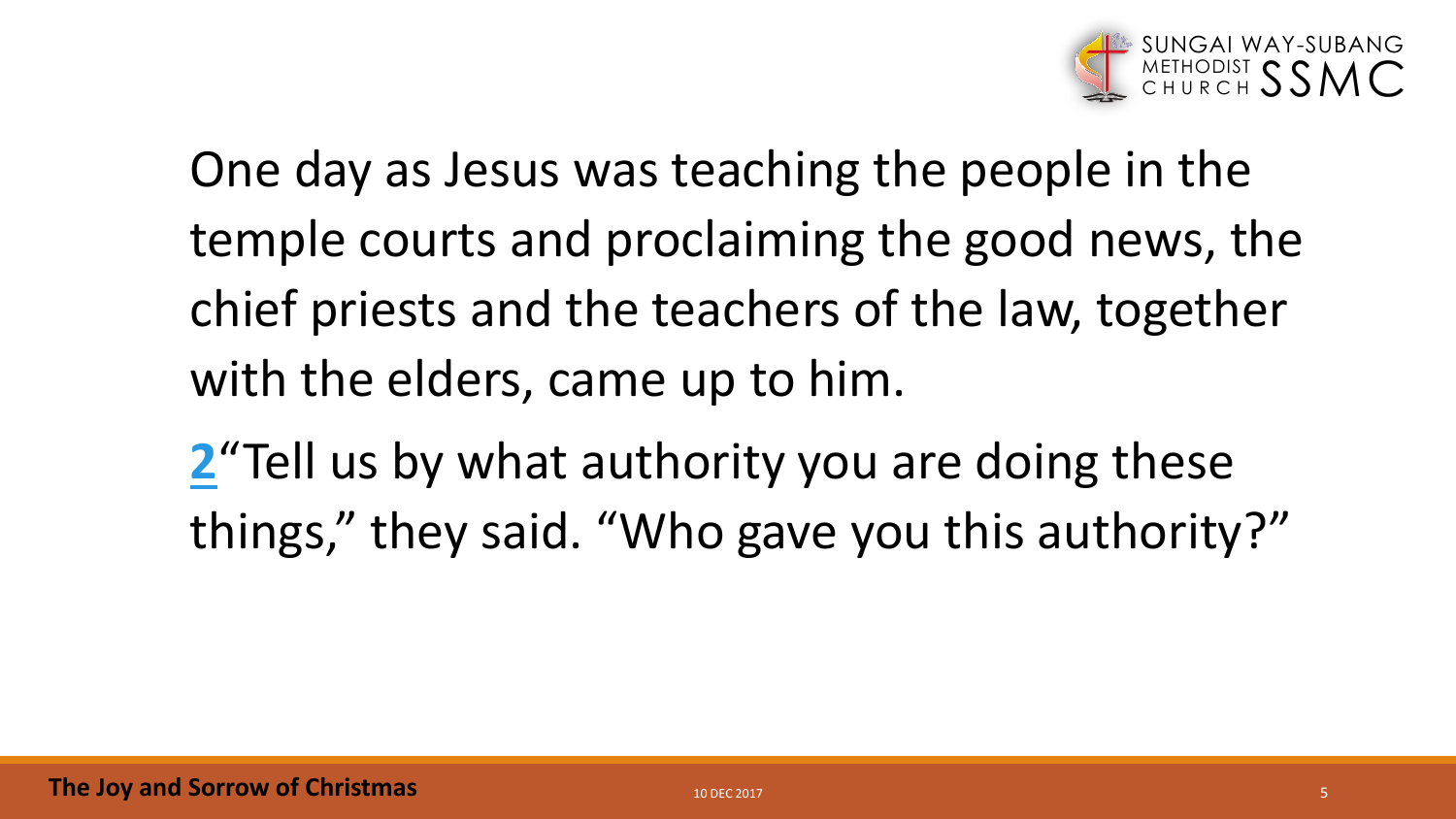

**[3](http://biblehub.com/luke/20-3.htm)**He replied, "I will also ask you a question. Tell me: **[4](http://biblehub.com/luke/20-4.htm)**John's baptism—was it from heaven, or of human origin?"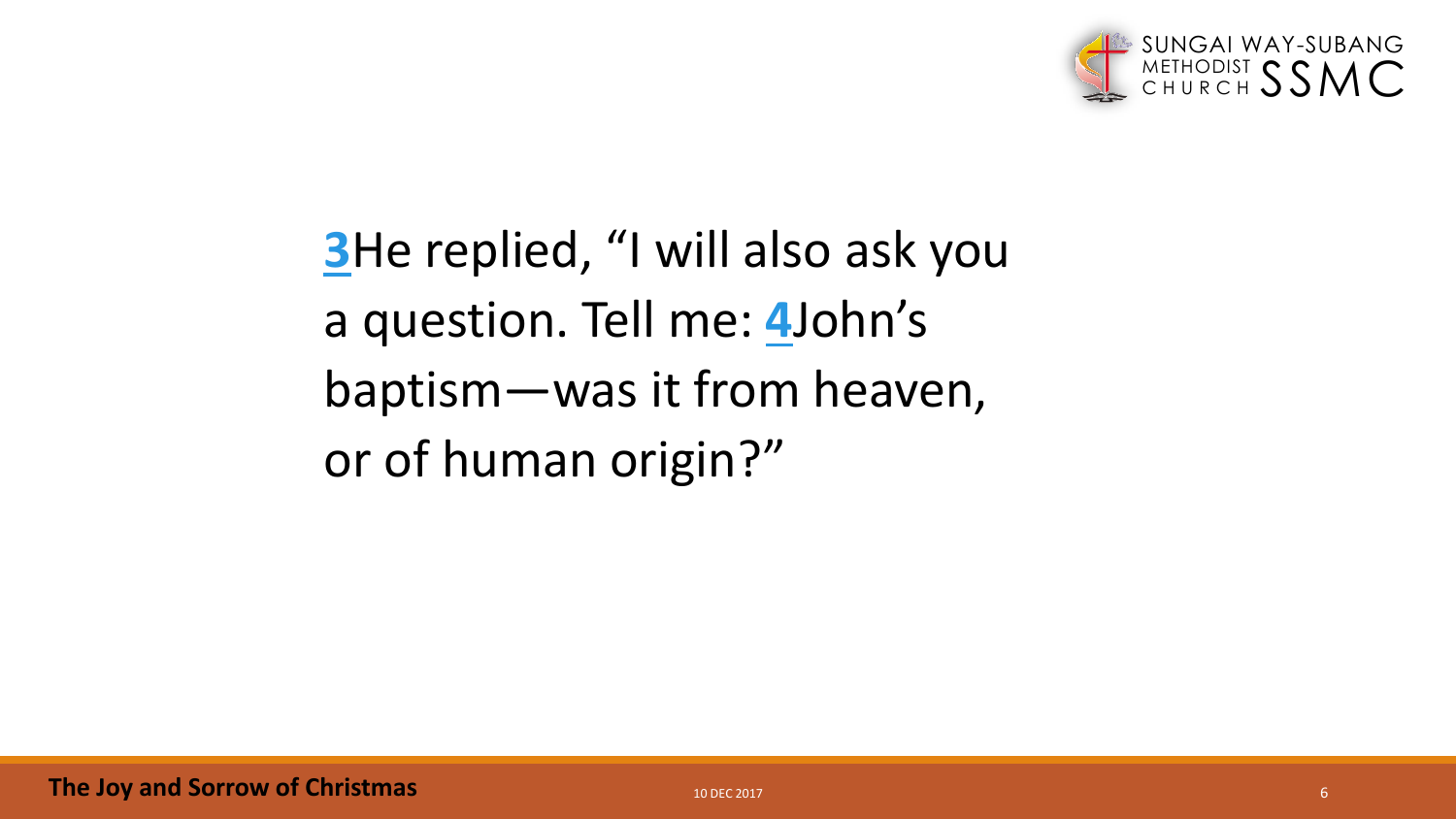

### **[7](http://biblehub.com/luke/20-7.htm)**So they answered, "We don't know where it was from."

**[8](http://biblehub.com/luke/20-8.htm)**Jesus said, "Neither will I tell you by what authority I am doing these things." **[5](http://biblehub.com/luke/20-5.htm)** They discussed it among themselves and said, "If we say, 'From heaven,' he will ask, 'Why didn't you believe him?'

**[6](http://biblehub.com/luke/20-6.htm)** But if we say, 'Of human origin,' all the people will stone us, because they are persuaded that John was a prophet."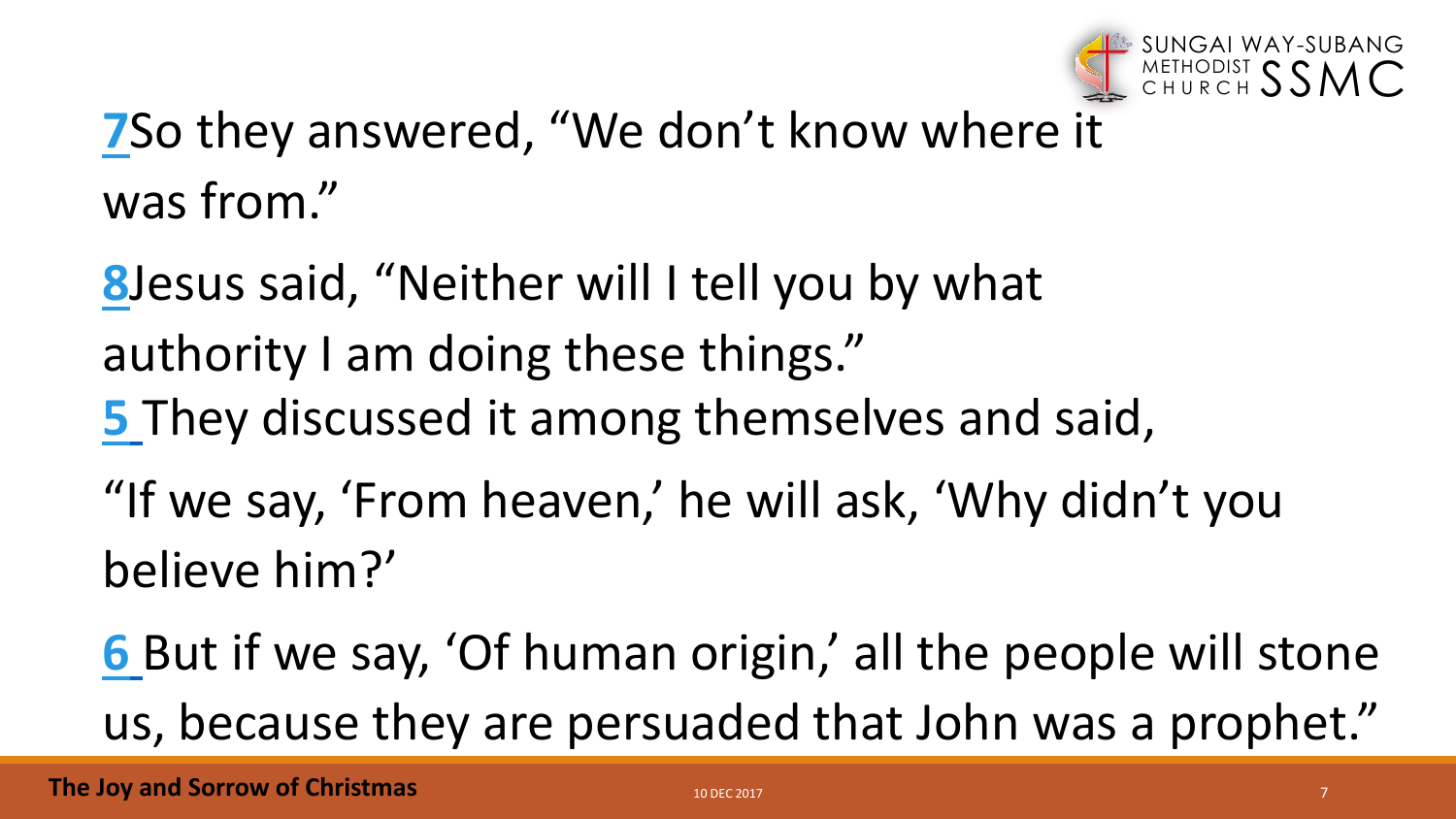

## **What are 'these things'?**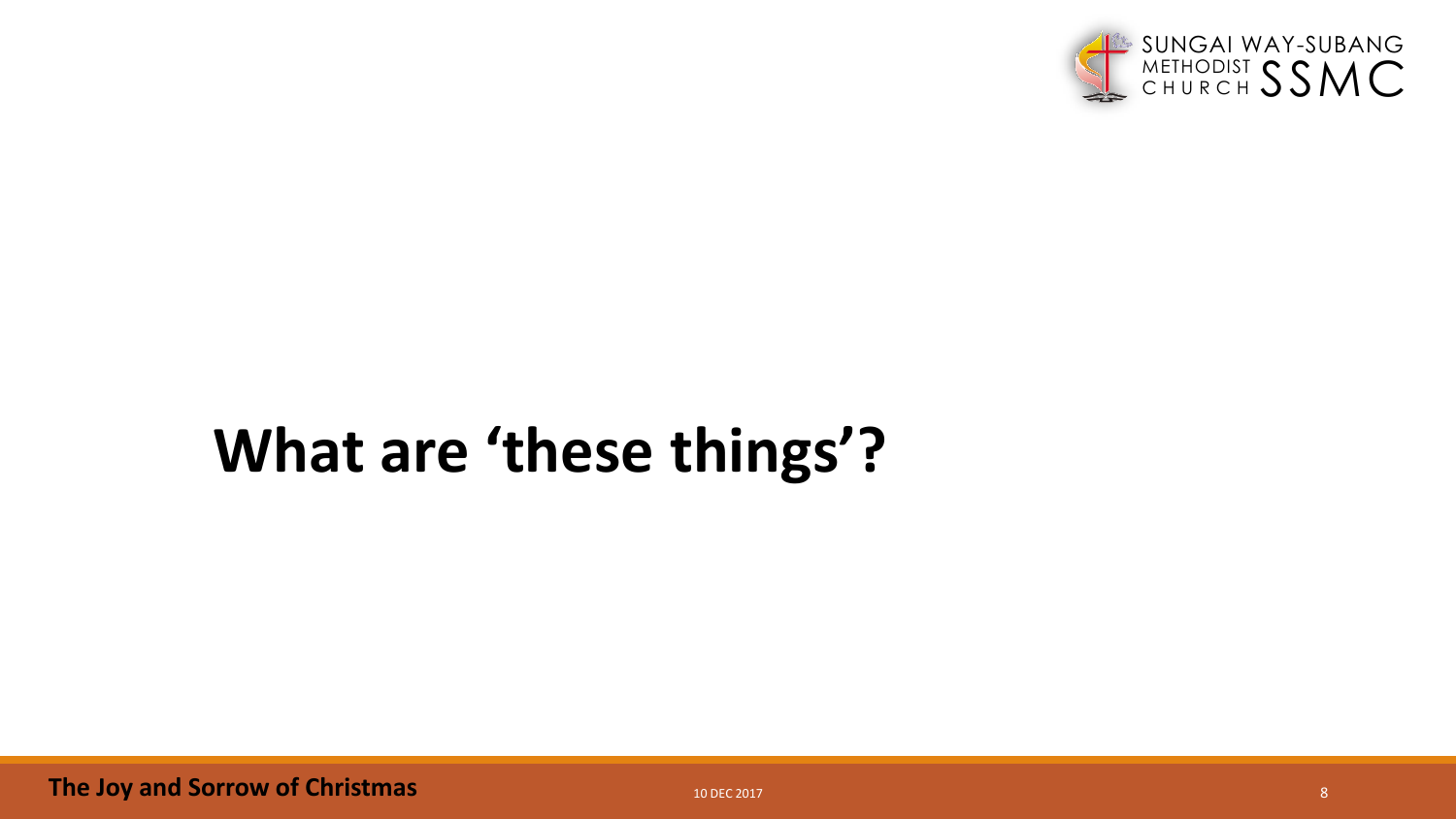

"I saw the Spirit come down from heaven as a dove and remain on him."

And I myself did not know him, but the one who sent me to baptize with water told me, 'The man on whom you see the Spirit come down and remain is the one who will baptize with the Holy Spirit.'

"I have seen and I testify that this is God's Chosen One." (John 1: 32-34)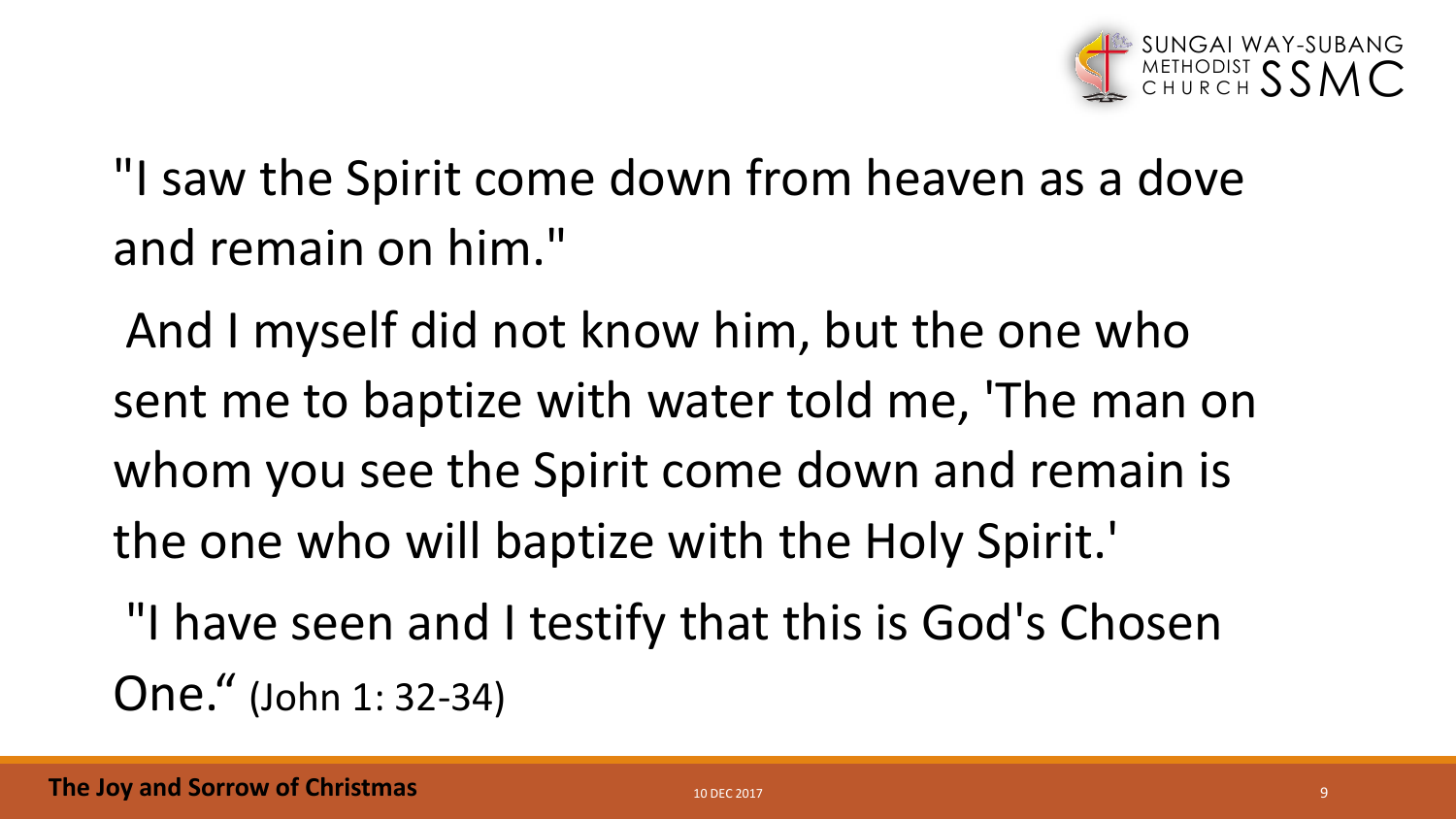

### **The Parable of the Tenants**

<sup>9</sup>He went on to tell the people this parable: "A man planted a vineyard, rented it to some farmers and went away for a long time.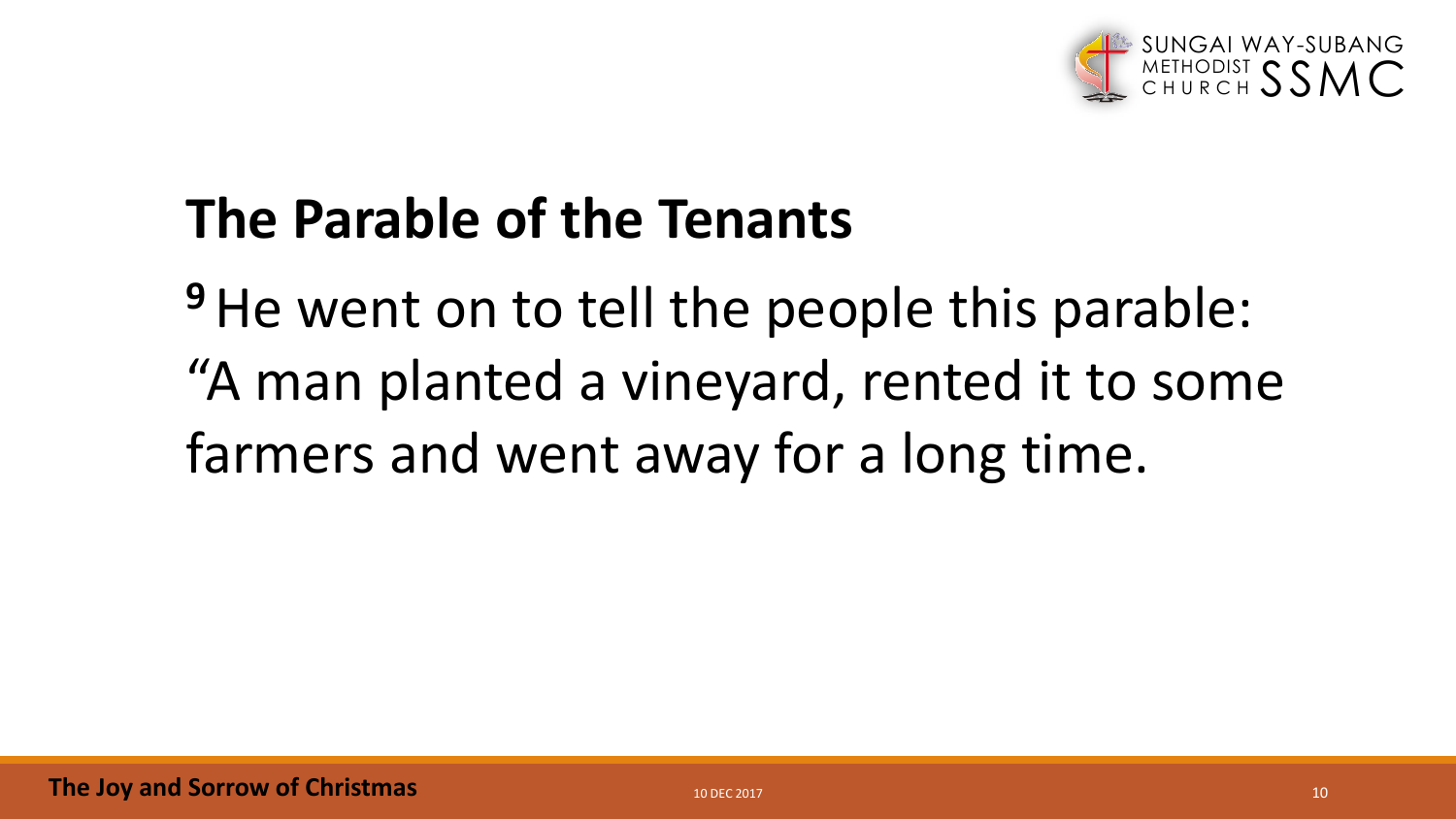

**<sup>10</sup>** At harvest time he sent a servant to the tenants so they would give him some of the fruit of the vineyard. But the tenants beat him and sent him away empty-handed. **<sup>11</sup>**He sent another servant, but that one also they beat and treated shamefully and sent away empty-handed. **<sup>12</sup>**He sent still a third, and they wounded him and threw him out.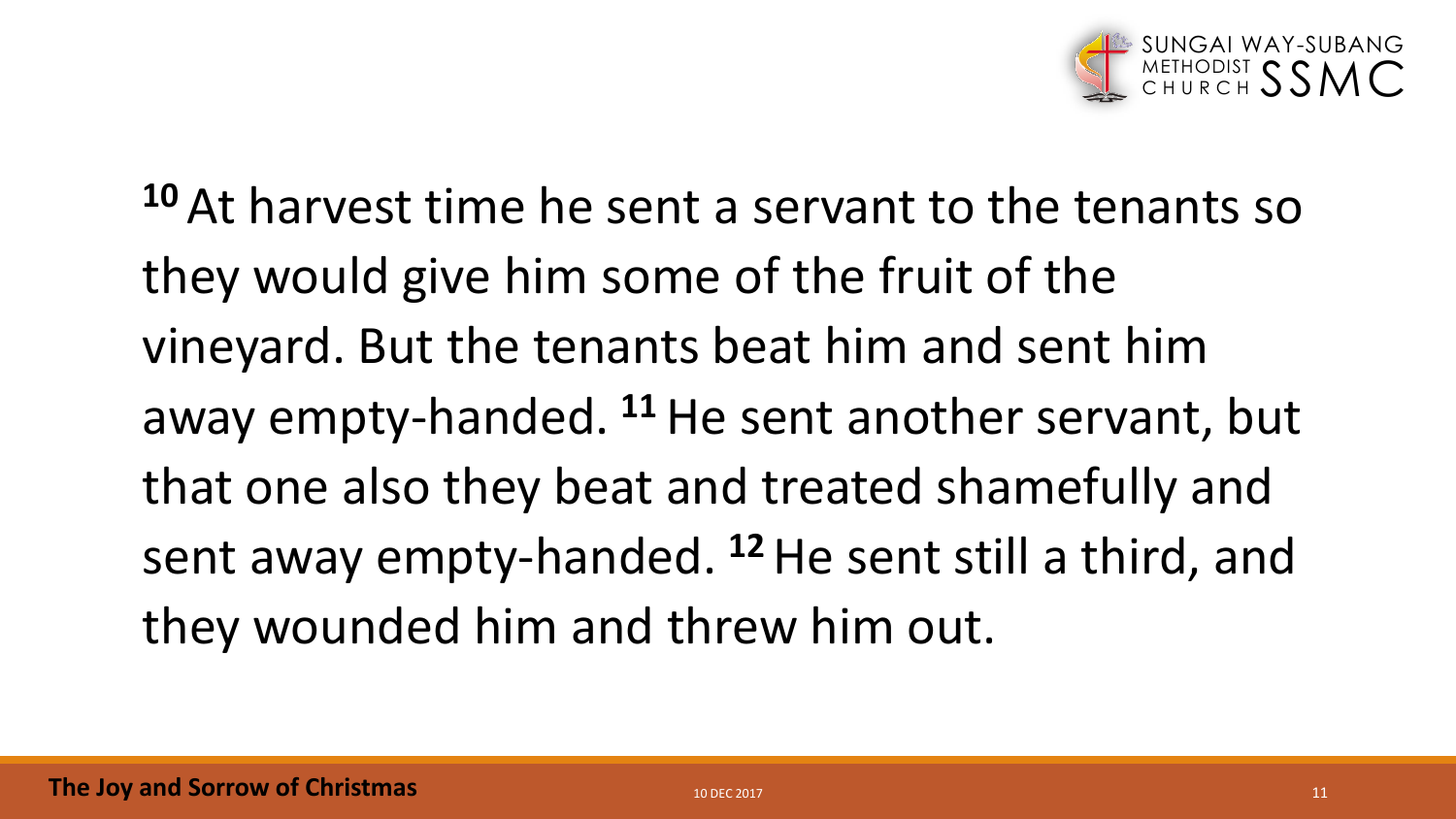

**<sup>13</sup>** "Then the owner of the vineyard said, 'What shall I do? I will send my son, whom I love; perhaps they will respect him.'

**<sup>14</sup>** "But when the tenants saw him, they talked the matter over. 'This is the heir,' they said. 'Let's kill him, and the inheritance will be ours.'

**<sup>15</sup>** So they threw him out of the vineyard and killed him.

"What then will the owner of the vineyard do to them?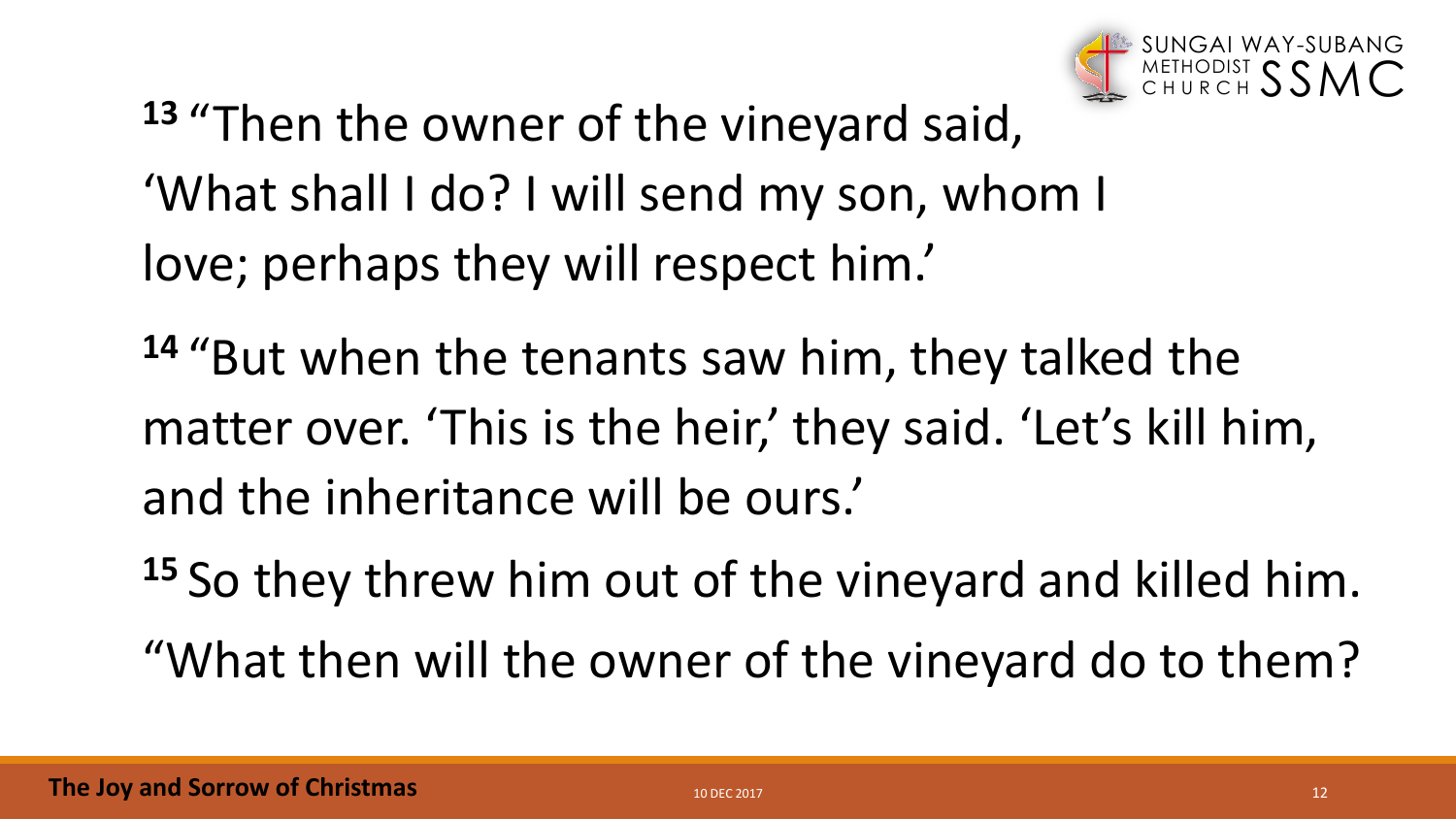

**<sup>16</sup>**He will come and kill those tenants and give the vineyard to others."

When the people heard this, they said, "God forbid!"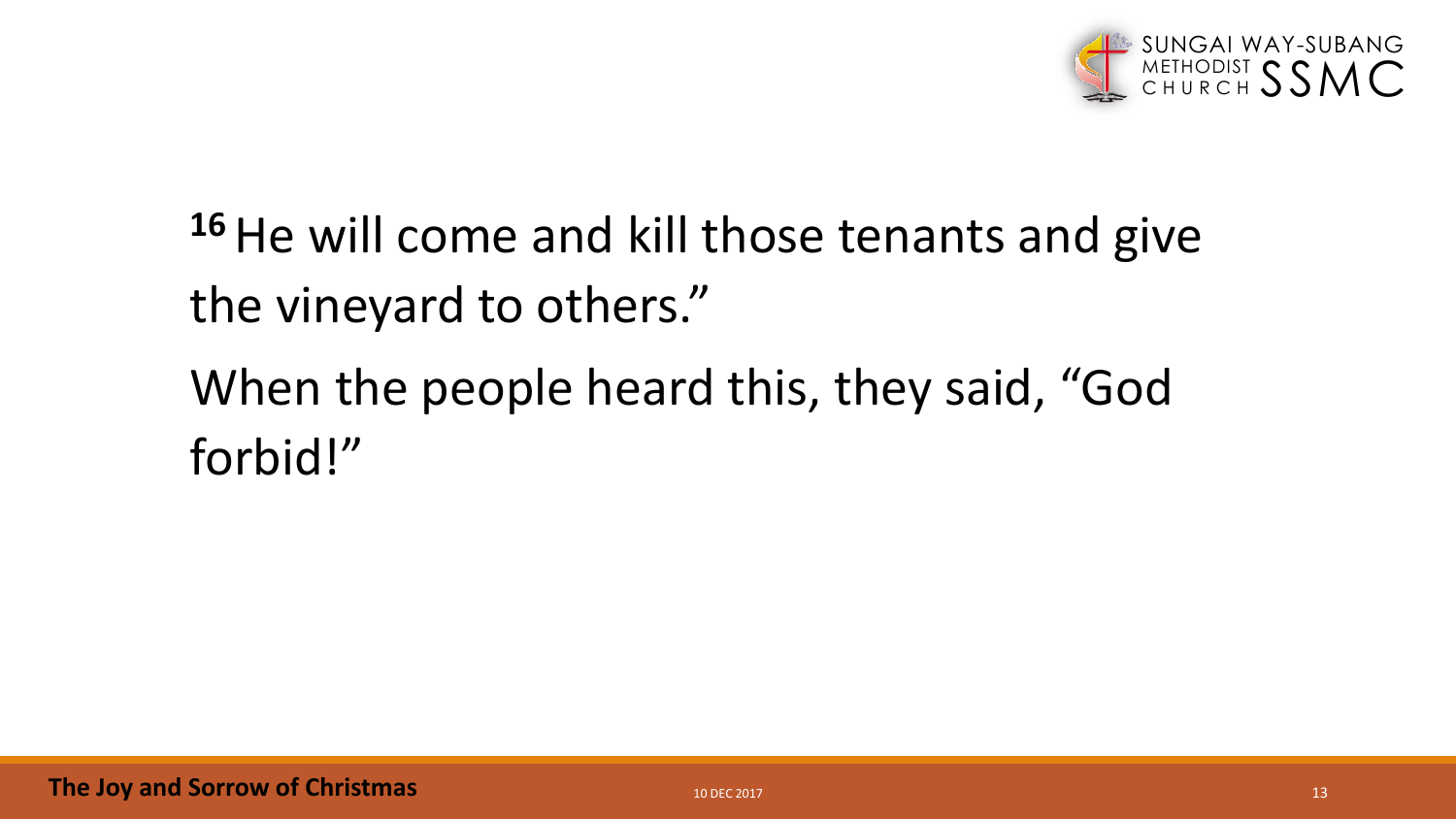

**<sup>17</sup>** Jesus looked directly at them and asked, "Then what is the meaning of that which is written:

"'The stone the builders rejected has become the cornerstone'?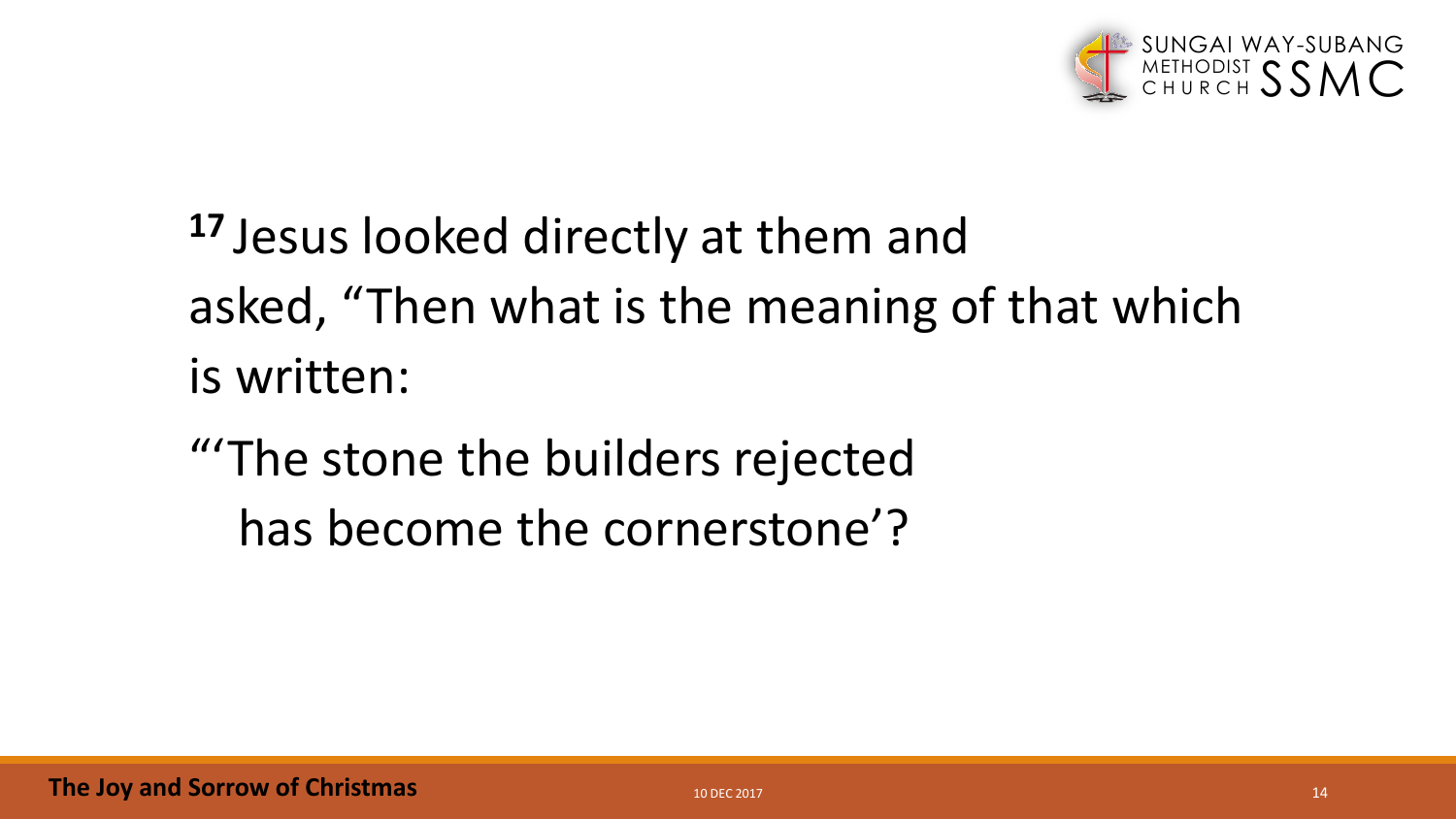

**<sup>18</sup>** Everyone who falls on that stone will be broken to pieces; anyone on whom it *falls will be crushed."* **<sup>19</sup>** The teachers of the law and the chief priests looked for a way to arrest him immediately, because they knew he had spoken this parable against them. But they were afraid of the people.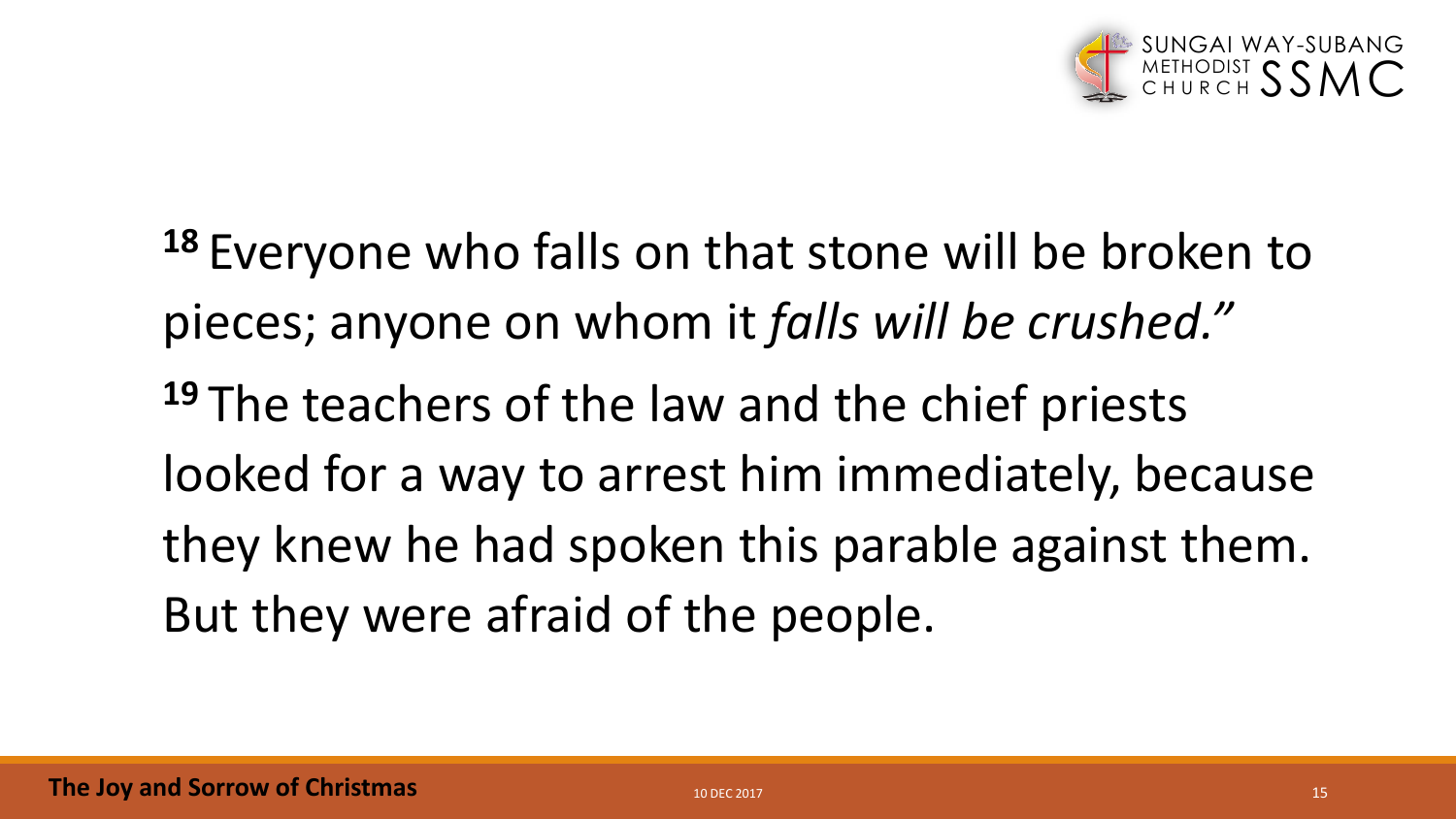

[Let me sing](http://biblehub.com/hebrew/7891.htm) [now](http://biblehub.com/hebrew/4994.htm) [for my well-beloved](http://biblehub.com/hebrew/3039.htm) [A song](http://biblehub.com/hebrew/7892b.htm) of my beloved [concerning His vineyard.](http://biblehub.com/hebrew/1730.htm) [My well-beloved](http://biblehub.com/hebrew/3039.htm) [had](http://biblehub.com/hebrew/1961.htm) a vineyard [on a fertilehill.](http://biblehub.com/hebrew/1121.htm)

**2** He dug it all around, removed its stones, And planted it with the choicest vine. And He built a tower in the middle of it And also hewed out a wine vat in it; Then He expected it to produce good grapes, But it produced only worthless ones.…

Isaiah 5: 1-2